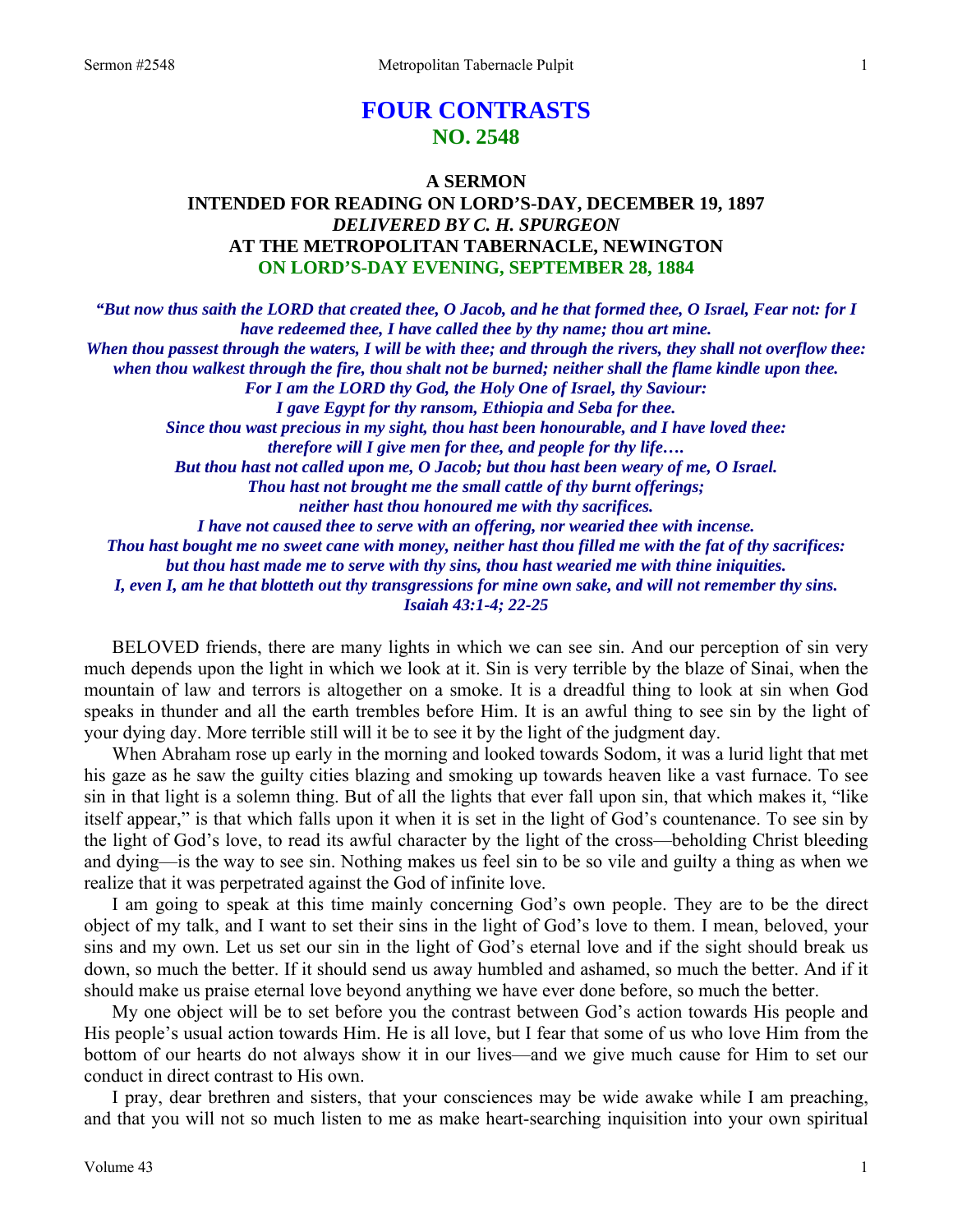state, and your own behavior towards your God. I do not want so much to preach to you, as just to help you while you take the candle and the broom, and sweep the house.

 There may be some piece of silver that you have lost, which you will find very speedily by that process. It may be that you will learn to love the Savior better after you have thoroughly searched yourself and seen the contrast between His action towards you and yours towards Him.

**I.** The first contrast lies in THE CALL.

 Please open your Bibles at the first verse, and read with me—"I have redeemed thee, I have called thee by thy name." Now read in the twenty-second verse—"But thou hast not called upon me, O Jacob."

 We will begin by speaking of God's call to us. God has had much converse with those of us who are His people. We are not strangers to the sound of His voice and that method of communication from God came forth toward us even before we knew anything about it, for first, *God called us out of nothing.* 

See how He begins this chapter—"Thus saith the LORD that created thee, O Jacob." Our creation is entirely due to God. An ungodly man can hardly bless God for having made him, for his end may be terrible. But you and I can bless the day of our birth and praise the Lord that we ever were created to be His sons and His daughters, and to enjoy so much as we already do of His infinite love and mercy. Blessed be God for our being, because it is followed by our well-being! Blessed be God for our first birth, because we have also experienced a second birth! We praise the Lord that ever it pleased Him to make us to be His people.

 Our Lord has done more than make us, for He has educated us. He *has continued the fashioning of us.* We are still like the unfinished vessel in the potter's hands—the wheel is yet revolving and God's finger is still at work upon us, molding and shaping us as He Himself would have us to be. "Thus saith the LORD that created thee, O Jacob, and he that formed thee, O Israel."

 Israel is the "formed" Jacob. By God's grace, Jacob grows into Israel. Let us think for a minute of all the sweet experiences of God's forming and fashioning touch that we have had. Sometimes it has been a rough stroke that was necessary for the molding of our clay. Only by affliction could we be made to assume the shape and pattern that the Lord had determined for us.

 At other times it has been the touch of very soft fingers. Divine love and kindness and tenderness have molded us. As David said to the Lord, in his Psalm of thanksgiving, so can each true child of God say, "Thy gentleness hath made me great." "The Lord has done great things for us, whereof we are glad." He has had wonderful dealings with us in creating us and in forming us.

 Think what wonderful dealings He has had, next, in *consoling us,* for the Lord goes on to say, "Fear not." Oh, how often He has cheered us up when our spirit was sinking! With the psalmist, we have been able to say, "My flesh and my heart faileth: but God is the strength of my heart, and my portion for ever."

 When it has been very dark with us, the Lord has lighted our candle. When we have been quite alone, then we have not been alone, for He has been with us. "A Syrian ready to perish," was a true description of Israel going down into Egypt, but the Lord did not leave him to perish—and He has not left us to perish, and He never will.

 Friends have sometimes failed to cheer us, but our Best of friends has always comforted us. There are many who call themselves comforters, to whom we can truly say, "Miserable comforters are ye all." But what a Comforter is the God of all comfort! He knows how to comfort those that are cast down. He takes care that His comforts are given to us just as we need them and that they always come to us in the best possible way.

 O beloved, the Lord has had strange dealings with some of you, which you could never tell! You could not even recount them to yourself in quiet soliloquy. You have lost, one after another, those who were dear to you, and yet you have not been permitted to sink down into despair. You have been brought into great straits, yet you have not been deserted by your God. You have been cast down, but not destroyed. You have gone through fire and through water, yet you have been brought out into a wealthy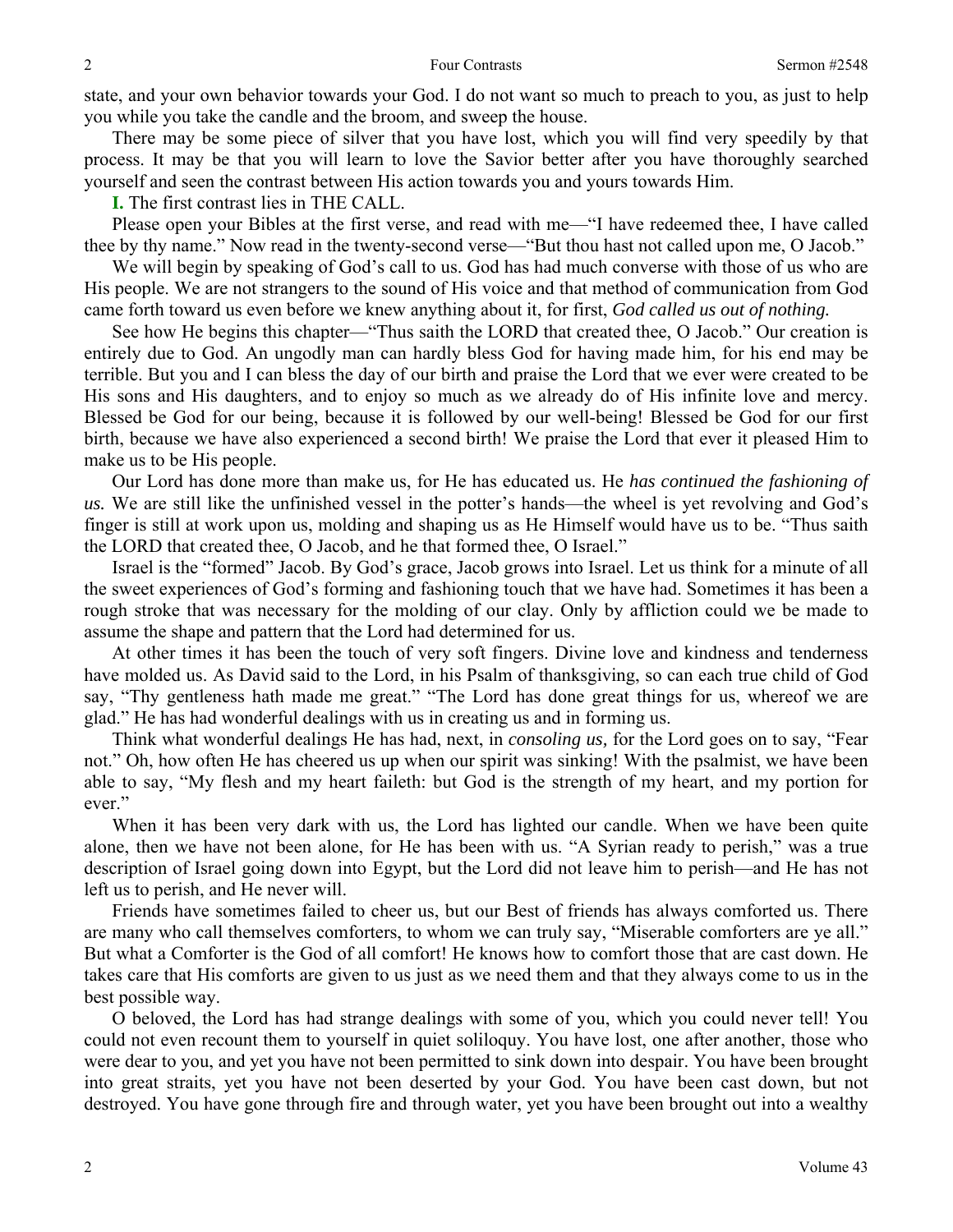place and your soul has had to extol the Lord who has dealt with you in lovingkindness and tender mercy.

So, you see, we have had from God the blessings of creation, formation, and consolation.

 But that is not all, for the Lord has also called us and conversed with us in the matter of *redemption.*  How sweetly it runs, "for I have redeemed thee." Yes, blessed be God, whether we are poor, or sick, or obscure, we who believe in Jesus are bought with His precious blood. I would give up my eyes rather than give up that thought, "I am bought with the precious blood."

 I would give my hands, and arms, and every sense I have, sooner than give up that inward delightful confidence, "He loved me, and gave Himself for me. Upon the cross of Calvary, when He was paying down His life-price, He gave Himself a ransom for me and I am a sharer in the effectual purchase of His redeeming blood."

 Beloved, has not the Lord also told you that, sometimes, in His Word and by His Spirit? Has he not made it come home so blessedly to you that you have cried out with joy, "It is true, it is verily true, the Lord says to me, 'I have redeemed thee'"? This is a choice way in which God has spoken to you, cheering and comforting your heart by a sense of His redeeming love.

 The Lord has done even more than that for each of His children. He has given a special *nomination*—"I have called thee by thy name." You know what your name was once, but blessed be God, He has given you a new name, and He has called you to Himself by name as much as Mary of Bethany was called, when her sister Martha said to her, "The Master is come, and calleth for thee," or when Mary Magdalene turned herself and said, "Rabboni," because her beloved Master had called her by her name, "Mary."

 The Lord delights to call His people by their name, just as mothers and fathers do, but specially as mothers do when they repeat the child's pet name which they have given it—some fondling name which is the mother's own particular register and mark upon the child. "I have called thee by thy name."

 Then comes this blessed appropriation, "Thou art mine." Dear child of God, your Heavenly Father says to you, "Thou art mine. You do not belong to the world now, much less to the devil. You do not even belong to yourself. I have made you. I have formed you. I have consoled you. I have upheld you. I have redeemed you. I have called you by your name, you are Mine, and I will never part with you."

 This is the way that God talks to us. You recognize that divine language, do you not? You have heard it many a time. You are, perhaps, hearing it now. Then turn with me to the other side of the question—the neglected call on our part. Listen again to this sad sentence from the twenty-second verse. "But thou hast not called upon me, O Jacob."

 That may not mean that there has been literally no calling upon God on your side, but it does mean that there has been too little of it. Come, brothers and sisters, let us put this matter to the test. What about *our prayers*? I have no wish to judge anybody, but I know that there are some who, I trust, do love the Lord, who have so little of the spirit of prayer that, broadly speaking, this accusation is true, "Thou hast not called upon me, O Jacob."

 Are there not some of you who spend only a very little time in secret prayer with God? Just a few hurried words in the morning, just a few more at night, when you are tired out and half asleep, but few, if any, exclamations all day long? Now, I consider brief, exclamatory prayer to be the very best form of prayer. I do not think that length in prayer often ministers to strength in prayer, but those breathings of the soul's desire during the day,—

#### *"The upward glancing of an eye, When none but God is near;"*

that sigh, that "Ah!" "Oh!" "Would that!" "O God!"—that is the style of supplication which reaches the throne of God. Yet are there not some of you who forget to present these brief prayers? Thus there is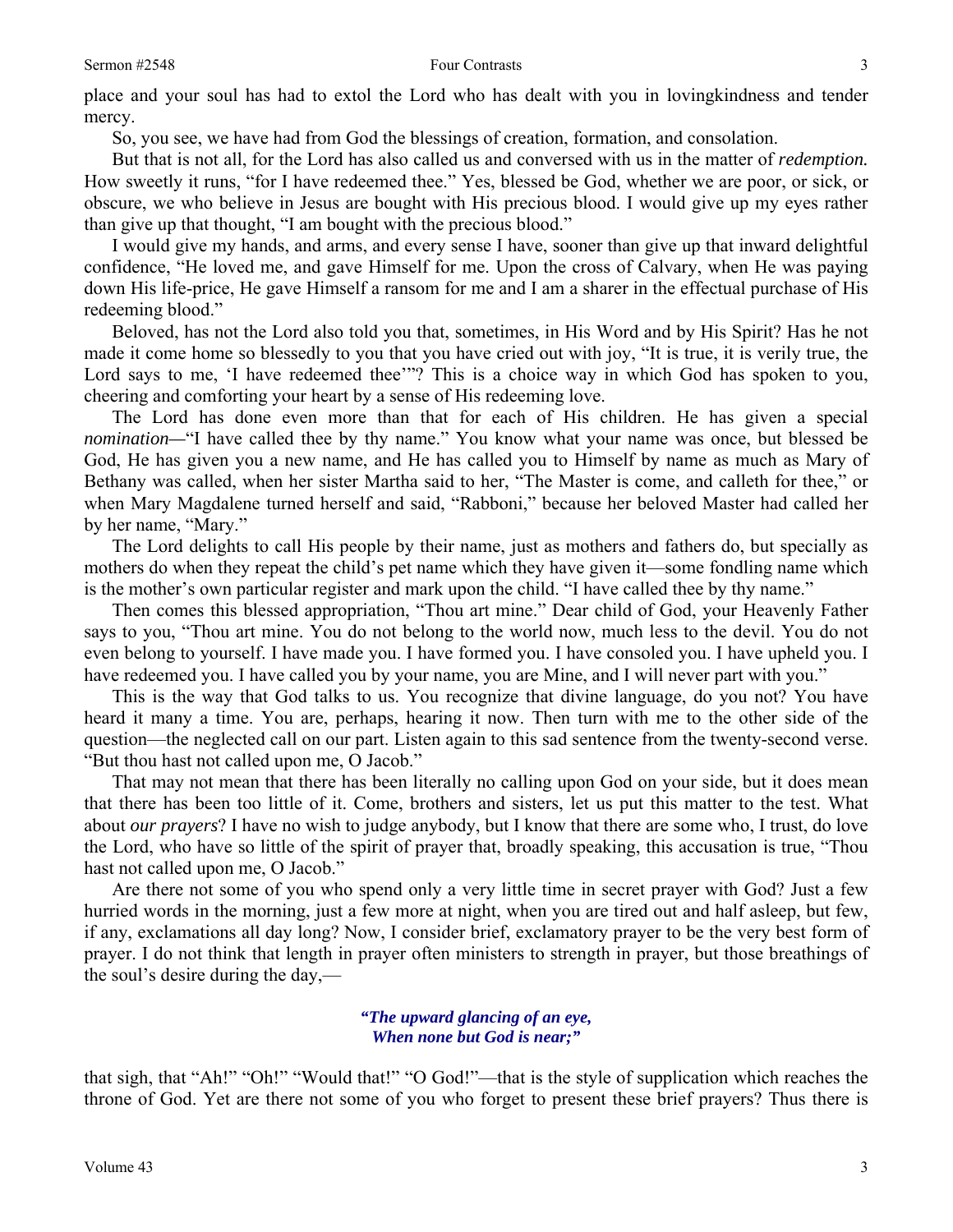much less prayer than there ought to be, and the Lord has to say, "Thou hast not called upon me, O Jacob."

 Some who do, I trust, love the Lord, are very lax about prayer with their brethren and sisters. I think that, next to united praise, united prayer is the most delightful thing that can ever occupy the human mind. I do believe that our Monday evening gatherings and our other prayer meetings are among the sweetest enjoyments that Christians can have this side of heaven. Yet there are some who never come to them at all—and to them the Lord seems to address the language of the text, "Thou hast not called upon me, O Jacob."

 True as this is of our prayers, I am sure that it is still more true of *our praises.* How little praise, my brothers and sisters, does the Lord get from us! Our "psalms and hymns and spiritual songs," we sing here, but how little of singing is there usually in our own houses! I will not blame you if you cannot sing vocally, but how little is there of that heart-music which is the very heart of music, that praising with the soul without any words, when we sit still and bless the Lord, and all that is within us magnifies His holy name.

 Is there not too little of this heart-music? The revenue of praise paid into the divine exchequer is so sadly little that I am sure that the Master is robbed. We do not send in a fair estimate of our income of mercy and we do not pay unto the Lord that portion of praise that is due to Him, and therefore He is obliged to say to us, "Thou hast not called upon me, O Jacob."

 I will tell you what I think this sentence further means, and that is, that there are many, with whom God has dealt well, who do not venture to call upon Him for *special help in His service.* They keep plodding along the old roads and mostly in the old ruts, but they do not dare to invoke the aid of the Lord for some novel form of service, some fresh enterprise upon which they can strike out for God.

 It has been my lot, in years past, to call upon God to help me in what men judged to be rash and imprudent enterprises, but oh, how grandly the Lord always answers to the holy courage of His people if they will but do and dare for Him! Yet, too often, He has to say, "Thou hast not called upon me, O Jacob."

 I wish we would put God to the test and see what He is both able and willing to do for us and by us. There are the promises, but they are often like locked-up boxes. They lie, like that mass of coin which the German Emperor is said to be storing up in a fortress—keeping it all idle and useless—to come in handy, I suppose, one day, for blood and iron. But meanwhile, it is doing no service to anybody. Let us not keep God's mercies locked up after that fashion, but let us utilize them wherever we can.

 I am also afraid that sometimes, *in our trouble,* we do not call upon God as we should. I may be addressing a Christian here who is in deep trouble and who has in vain tried fifty ways of getting out of it, but he has not yet tried what calling upon God would do. They have in Jersey, as you may know, the habit, when they think they are being wronged, of calling, "Ha! Ro! Ha! Ro! Ha! Ro!" and straightway, having called upon the prince, according to the feudal custom, to come to their defense, all action must be stayed, for the prince is supposed to intervene to take up the quarrel of his subjects.

 And it is always a wise thing, when you are getting into the deep waters of trouble, not to battle, and worry, and fret, but just to say, "O God, my God, I do invoke You! I put this case into Your hand. This man has slandered me, but I will never answer him. You shall answer for me, O God! I am being wronged, but I shall not go to law. I will bear this burden, O God, until You, who are the Judge of the oppressed, shall see fit to right me."

 Whenever Christian men can act like this in time of trouble, or in time of service, then they do well. But the Lord still has to say to many of His people, "I have been speaking to you in love, and mercy, and tenderness, but you have not called upon Me." If this accusation touches the heart of any believer here, let him pray for forgiveness and begin, from this time on, to call upon the name of the Lord.

**II.** Now, secondly and more briefly, let us consider another contrast which is equally striking—upon the matter of THE CONVERSATION between the Lord and His people.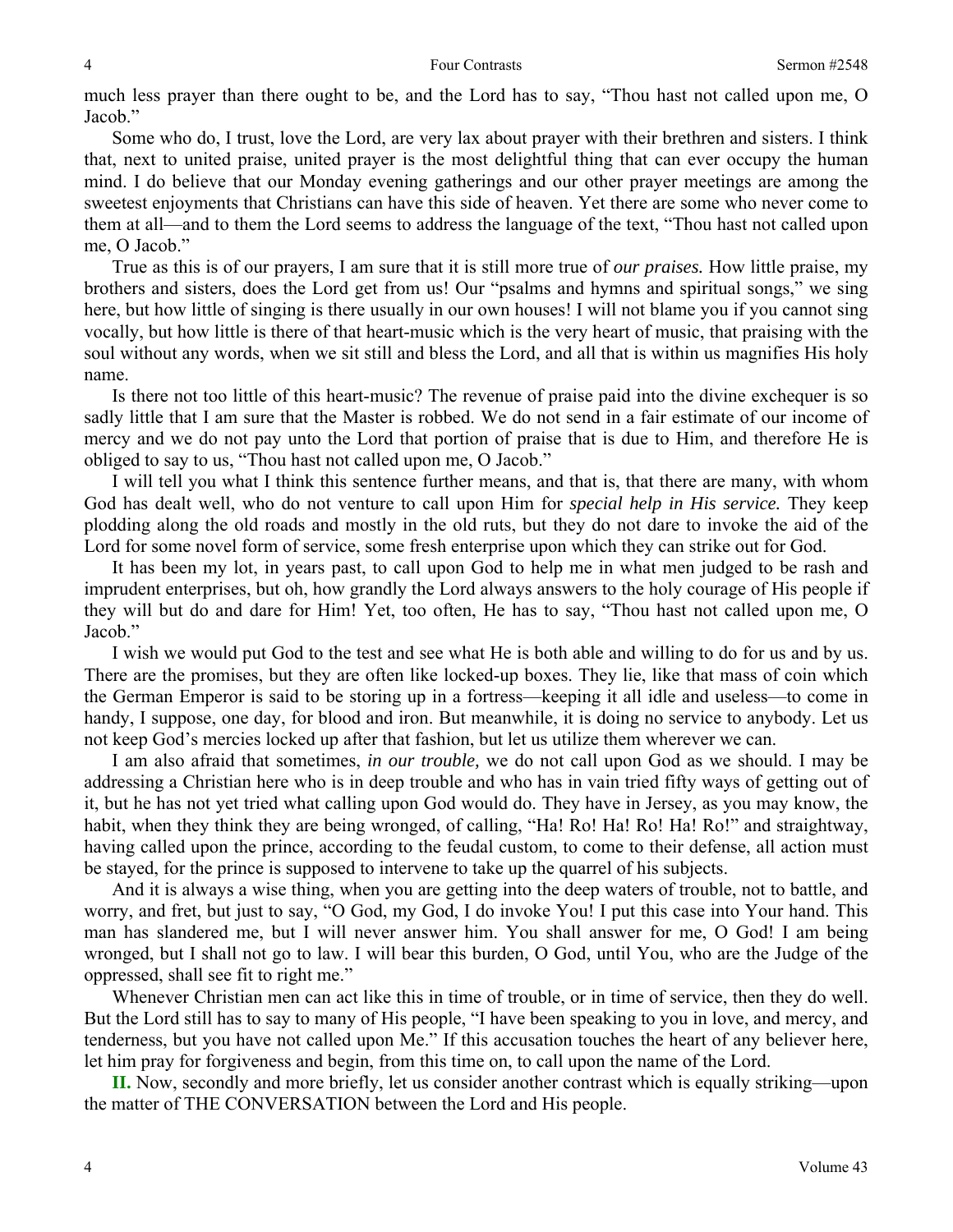Notice, first, God's side of it*,* as it is given in the second verse—"When thou passest through the waters, I will be with thee; and through the rivers, they shall not overflow thee: when thou walkest through the fire, thou shalt not be burned; neither shall the flame kindle upon thee. For I am the LORD thy God, the Holy One of Israel, thy Savior."

 Now read the other side, in the twenty-second verse—"But thou hast been weary of me, O Israel." Notice how God is with His people *in strange places.* Wherever they are, He will not leave them. He will go right through the waters with them. God also keeps close to His people *in dangerous places,* fatal places as they seem—"When thou walkest through the fire, thou shalt not be burned; neither shall the flame kindle upon thee."

 There is God keeping pace with His people through fire and through water, never leaving them, but ever making this cheering message to be the comfort of each one of them, "I am with thee! I am with thee! I am with thee!" Our faithful God ever keeps close to His people. Is it not perfectly wonderful how close Christ has kept to His church? Even when she had sinned, He would not leave her. When she had fallen and was ready to perish, He would not desert her.

> *"'Yea,' saith the Lord, 'with her I'll go Through all the depths of sin and woe; And on the cross will even dare The bitter pangs of death to share.'"*

He cannot be sundered from His people—to every one of them He has given the personal promise, "I will never leave thee, nor forsake thee."

 Now listen to your side of this matter of converse with God—"But thou hast been weary of me, O Israel." Has it not been so with regard to *private prayer*? A very little of that is quite enough for you, for you soon get tired of it. You actually went to sleep, the other night, in the middle of your prayer. Was it not so? Well, I am not going to blame you too much, but it is truly sad if this is the case with you.

 Is it not the same, often, with your *reading of the Scriptures*? When you have taken your Bible to read a portion, have you not had to school yourself to do it? It has been quite a task to you. Did you ever hear how Hone, the author of the *Every Day Book,* who had been an infidel, was brought to the Savior's feet?

 He was in Wales, one day. He never read the Bible or thought of God, but he saw a girl, sitting at a cottage door, reading her Bible. He said, "Oh! the Bible?" "Yes, sir," she answered, "it is the Bible." He said, "I suppose you are getting your task." "Task?" she inquired. "Task?" "Yes, my dear, I suppose your mother has set you so much to read." "Mother set me so much to read?" "Yes," he replied, "I suppose you would not read the Bible else. It is a task, is it not?"

 "Task?" she said, "Oh, no! I only wish I could read it all day long. It is my joy and my delight, when my work is done, to get a few minutes to read this precious Book." That simple testimony was the means of converting the infidel and of bringing him to trust the Savior for himself. I am afraid that there are many who could not have said what that girl did, for they have been weary of God's Word and weary of God Himself.

 When they have come up to God's house, they have been weary of *hearing the Word.* Look at many, many, many professors. I trust that they are God's children—but oh! they like very short sermons—and if they do attend to what the preacher says, he has to be very careful to put in plenty of illustrations and striking sayings. Then they will listen, but if he does not preach so as to please them, they say, "Well, you know, it was very warm, and I could not help just dropping off into a doze." Yes, I know. I know. "He that keepeth Israel shall neither slumber nor sleep," but poor Israel himself often sleeps, to his own serious loss. And the Lord has to say to him, "Thou hast been weary of me, O Israel."

 Are there not some, also, whom God loves, who get *weary of their work*? They used to be Sunday school teachers, but you see, they now live out in the country, and they want the Sabbath day's quiet, so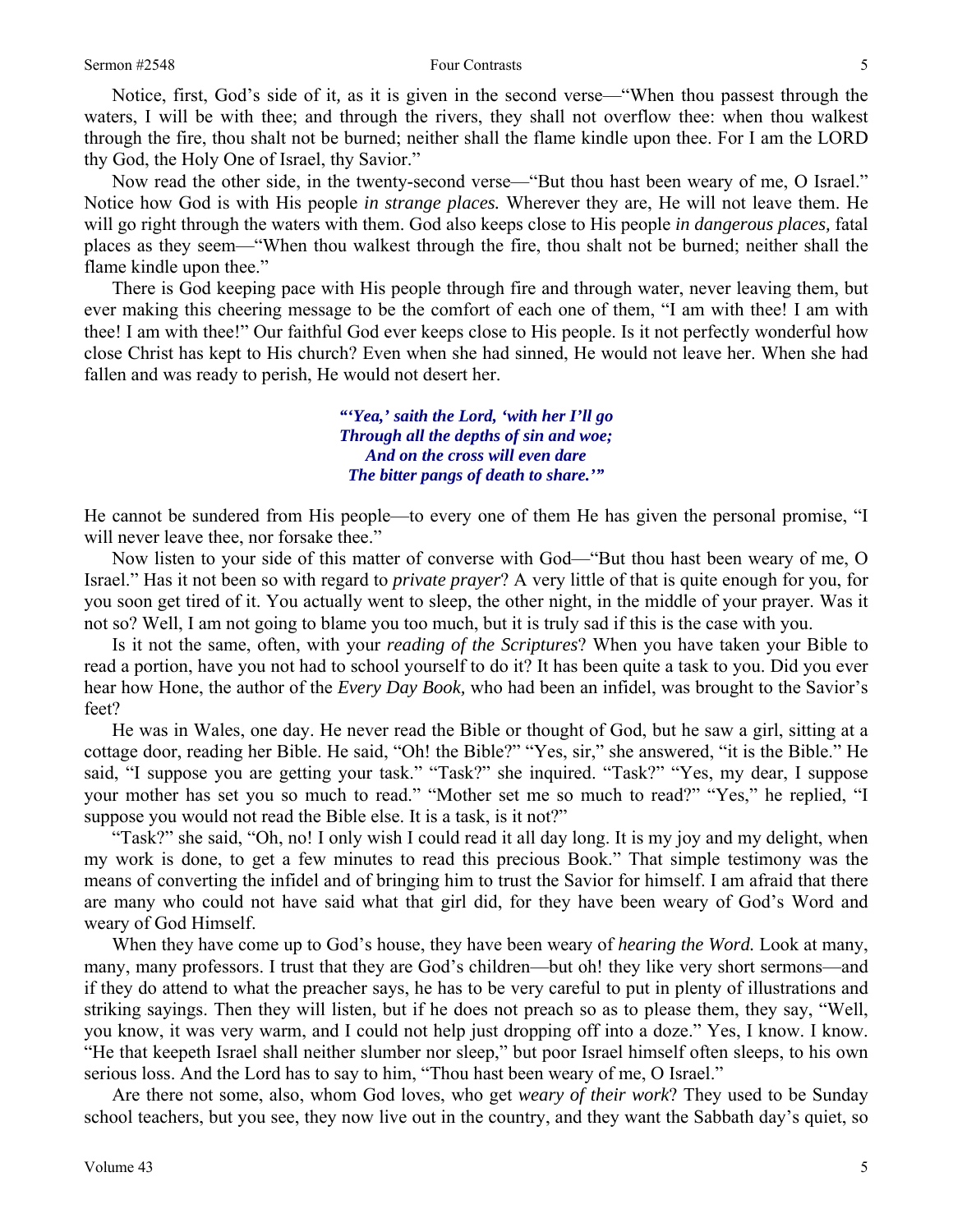they cannot teach any longer. They used to preach at the corner of the street, or in a room somewhere, or do anything that they could for Christ, but they are getting old, they say, and so they must just do a little less.

 They used to give generously to the cause of God, but their means are reduced, and they are obliged to draw in—so they draw in first in the matter of giving to God. They begin to pinch God's cause before they pinch themselves. So the Lord has again to say, "Thou hast been weary of me, O Israel."

 Possibly, there are some things in which each one of us has failed to take that delight in God which we ought to have taken. We have not been half so delighted with God as He has been with us. And we have not been so willing to converse with Him as He has been willing to go with us through the floods and through the flames.

**III.** Now, next, and very briefly indeed, I want you to notice the contrast in THE SACRIFICE.

 Turn to the third verse—"I gave Egypt for your ransom, Ethiopia and Seba for thee." Now read in the twenty-third verse—"Thou hast not brought me the small cattle of thy burnt offerings; neither hast thou honoured me with thy sacrifices….Thou hast bought me no sweet cane with money, neither hast thou filled me with the fat of thy sacrifices: but thou hast made me to serve with thy sins, thou hast wearied me with thine iniquities."

 Here is God giving up everybody else for the sake of His people. Egypt, Ethiopia, and Seba were great nations, but *God did not choose the greatest.* Is it not an extraordinary thing that the Lord should ever have loved some of us? We are nothing in particular, and there are mighty men, learned men, men of rank and station, yet He has passed them by. "Not many wise men after the flesh, not many mighty, not many noble are called: but God hath chosen the foolish things of the world to confound the wise; God has chosen the weak things of the world to confound the things which are mighty; and base things of the world, and things which are despised, hath God chosen, yea, and things which are not, to bring to nought things that are: that no flesh should glory in his presence."

 That is a very wonderful declaration on God's part—"I gave Egypt for your ransom, Ethiopia and Seba for thee." That is to say, "I passed others by, and chose thee."

 We may see another meaning in these words, for *God has given us His choicest gift.* Christ is infinitely more precious than Egypt, and Ethiopia, and Seba, though they were lands of great abundance of wealth. God had but one Son, yet He gave Him up that He might die for us and that, through His death, we might live. There can be no gift equal to this, for that Son of God was God's own self—and in the death of Christ, it was God Himself who came to earth for our redemption. Will you just try, dear child of God, to think over that great fact, for you know that it is true?

 Now look at the other side. Will any of you, to whom this applies, remember the charge God here makes? "Thou hast not brought me the small cattle of thy burnt offerings." I wonder how little some people really do give to God! I believe, in some cases, not as much as it costs them for the blacking of their boots.

 If you were to set it all down, there are some professors whose sacrifice to God might be put—I was about to say, in their eye—but certainly they would not feel it if it were put in their mouths, for it is so little. "I gave Egypt for thy ransom, Ethiopia and Seba for thee; yet thou hast not brought me the small cattle of thy burnt offerings."

 Then the Lord adds, "Thou hast bought me no sweet cane with money." Not even the smallest offering has been given to the Most High by some who profess to have been redeemed by the precious blood of Christ. How little is given by the most generous of us! How little even by those who live nearest to God!

 As if His words ought to touch our consciences, the Lord says, "I have not caused thee to serve with an offering, nor wearied thee with incense"—as much as to say, "I have left it entirely up to you what you would bring. I have not demanded anything, I have not fixed any rate, I have not taxed you. And this voluntary principle—has it failed? I have not put you under the law and said that you shall give just so much—I have left it wholly to your love."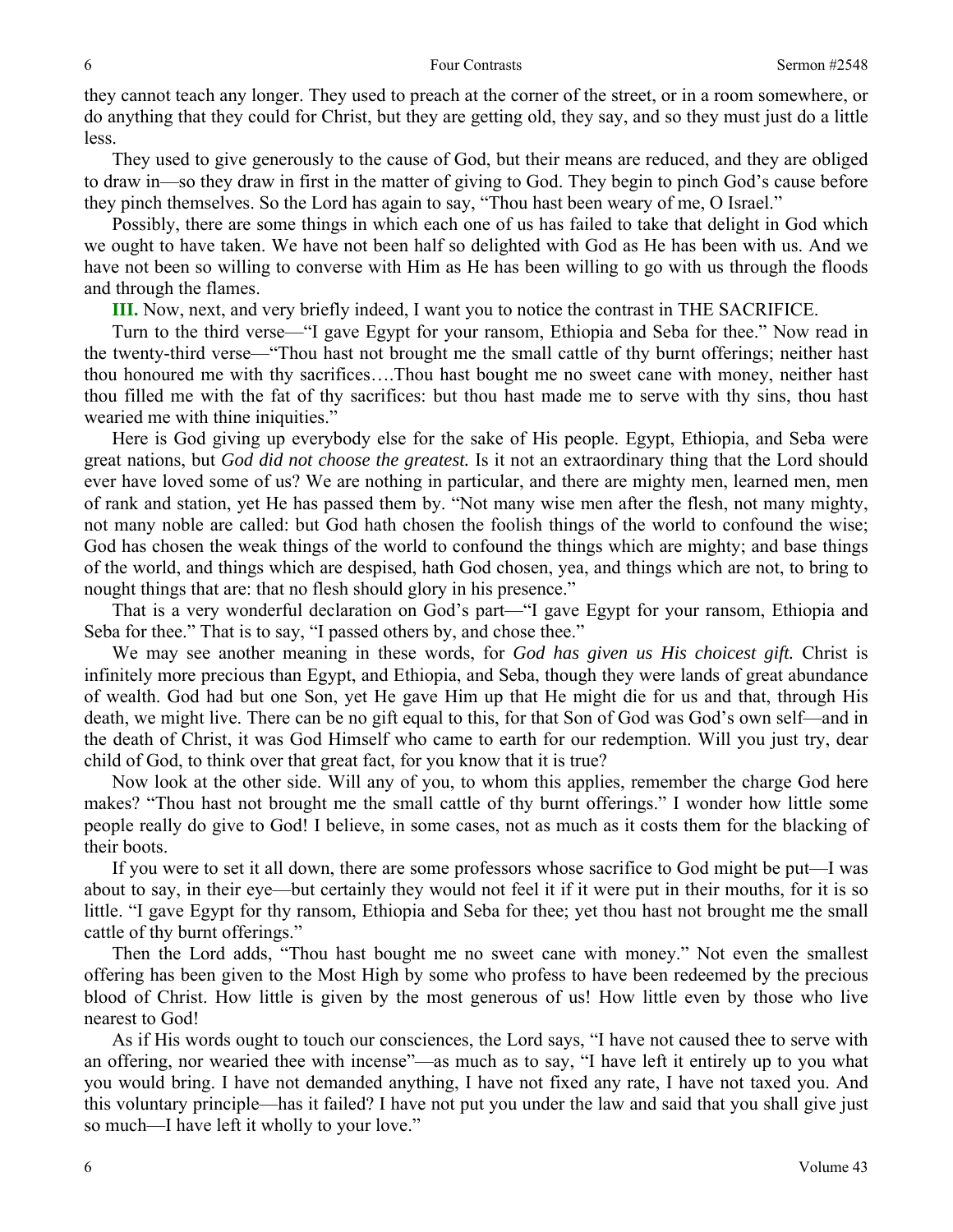I read somewhere that, in the Romish times, men were very generous, because they thought that they could purchase salvation by their alms and their gifts to the church. And it is said that the doctrine of free grace makes people stingy. I do not believe that it is so—I believe that the natural effect of grace upon any true heart is to make the man feel that, if God has done so much for him, it is his joy and his delight to do all that lies in his power for God and His cause.

 At any rate, dear friends, let us be sure to make it so in our case. I am not going to press this matter upon you, but I want you to take it home to yourselves, as I take it home to myself. Let not the Lord have to say to any one of us, "I gave Egypt for thy ransom, Ethiopia and Seba for thee...but thou hast bought me no sweet cane with money."

**IV.** I close with one more contrast, which refers to THE HONOR given *by* God and the honor given *to* God.

 Read with me in verse four—"Since thou wast precious in my sight, thou hast been honourable, and I have loved thee." Then here is the contrast, in the twenty-third verse—"Neither hast thou honoured me with thy sacrifices." The words seem to answer to each other in the declaration of God's love to His people and in His lamentation for the want of their love to Him.

 "Since thou wast precious in my sight, thou hast been honourable." This is a very wonderful passage, but it is blessedly true that *God gives great honor to those whom He saves.* I have known persons who, before their conversion, were unclean in their lives—men who had been everything that was despicable and women who had lost all honor—and when they have been converted, they have joined a Christian church and in the society of God's people, they have become honorable.

 They have been taken into the fellowship of the saints just as if there had never been a fault in their lives. Nobody has mentioned the past to them—it has been forgotten. If ever any professed Christian has spoken of it, it has been a disgrace to him to do so, but in the church of God in general, we take in those who have been the vilest of the vile. And if they have but new hearts and right spirits, they are our brethren and sisters in Christ, and they are honorable among us, and the Lord says to each one of them, "Since thou wast precious in my sight, thou hast been honourable."

 All God's people are honorable people, they are the true "right honorables," for God has made them so. They are honorable as to their new nature, for that is holy and they seek after holiness. They are honorable as the sons of God, for they are of the blood royal of heaven. They are honorable as wedded to Christ, for He becomes their Husband. They are honorable because of their inheritance, for they can  $sing$ —

> *"This world is ours, and worlds to come: Earth is our lodge, and heaven our home."*

 They are honorable as to their station throughout eternity, for they shall dwell forever at the right hand of God. Even those who were once so dishonorable that we could not have associated with them then, are brought nigh by the blood of Christ and God makes them honorable.

 I do think that if you and I, poor creatures that we are, are made honorable by God, the very least thing we can do is to honor Him in return. This is the highest honor that God can put upon us, that *He fixes His love upon us*—"Thou hast been honourable, and I have loved thee." Drink in that nectar if you can. I cannot preach about it. I always feel as if, when I get to that theme, I must just sit down and think over this great wonder, that *God loves me*! "I have loved thee—I, the Great, the infinite JEHOVAH, have loved you." Well, then, the very least thing we can do is to honor with our whole heart and soul Him who has so greatly honored us.

 Now, beloved, *have you honored God*? He says in our text, "Neither hast thou honored me with thy sacrifices." Have you honored God by your lives, dear brethren? Have you honored God by your confidence in Him? Have you honored God by your patience? Have you honored God by defending His truth when it has been assailed? Have you honored God by speaking to poor sinners about Him? Are you trying every day to honor Him? Surely, it is the very least thing we can do who have been—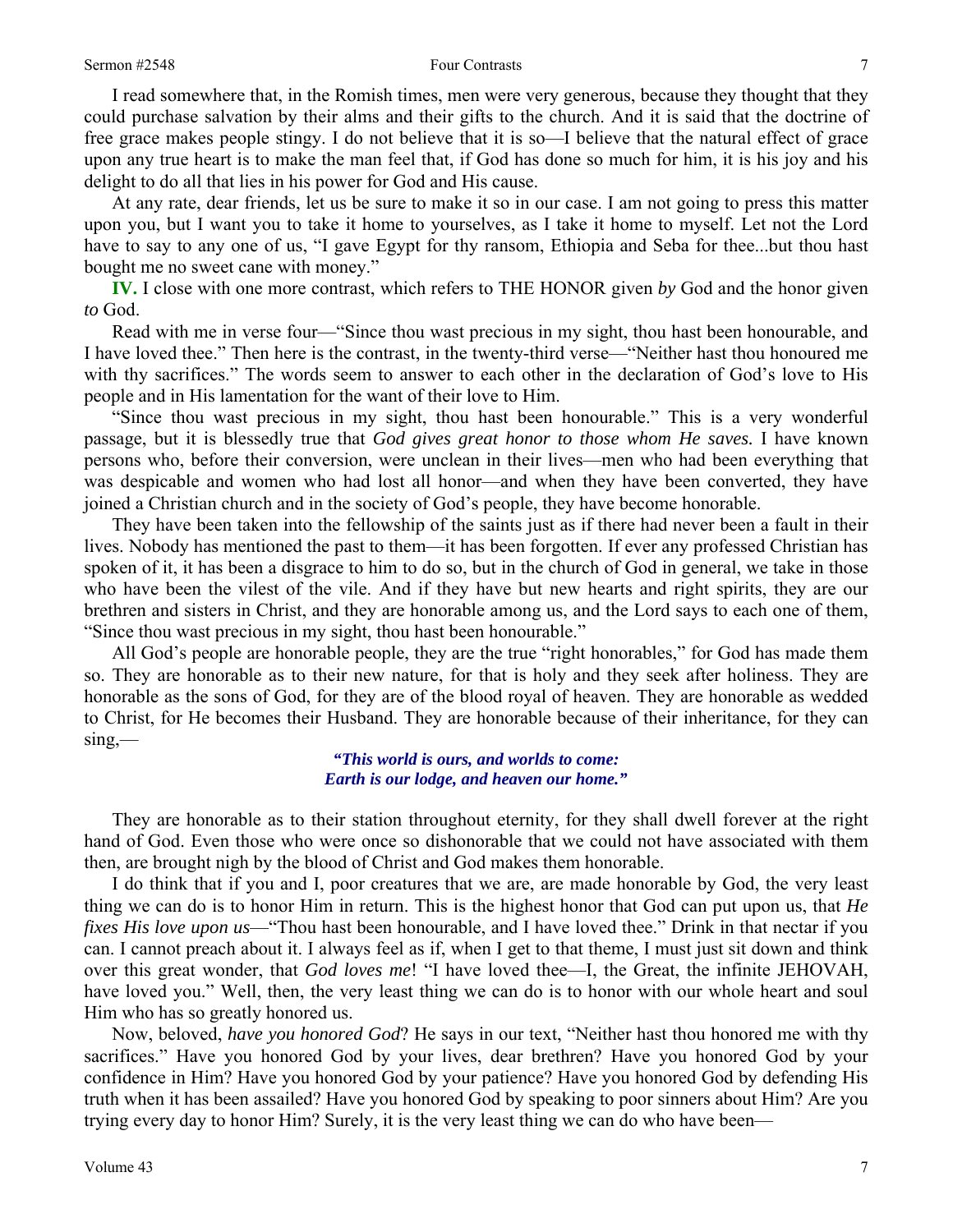#### *"Chosen of Him ere time began,"*

and then redeemed with the heart's blood of the Son of the Highest.

 It is the least we can do, to make every faculty we possess subordinate to this end of honoring and glorifying God. It is for this He has created us, for this He has called us, for this He has redeemed us, for this He has sanctified us. Therefore, let us set about it at once, and think and plan within our hearts what we can do for the glory and honor of Him who has redeemed us unto Himself.

The Lord bless this message to all here present, for Jesus' sake! Amen.

### **EXPOSITION BY C. H. SPURGEON**

#### *ISAIAH 43:1-7; 21-28; 44:1-5*

### **Isaiah 43:1.** *But now thus saith the LORD that created thee, O Jacob, and he that formed thee, O Israel, Fear not: for I have redeemed thee, I have called thee by thy name; thou art mine.*

"Fear not*,*" is a command of God and is a command which brings its own power of performance with it. God, who created and formed us, says to us, "Fear not," and a secret whisper is heard in the heart by which that heart is so comforted that fear is driven away.

 "Fear not: for I have redeemed thee." That is a good reason why we should never fear again. Redemption is a well of consolation and the redeemed of the Lord have nothing whatever to fear.

**2.** *When thou passest through the waters, I will be with thee;* 

The godly have the best company in the worst places in which their lot is cast.

**2.** *And through the rivers, they shall not overflow thee:* 

The godly have special help in their times of deepest trouble.

**2.** *When thou walkest through the fire, thou shalt not be burned;* 

The godly are the subjects of miracles of mercy in seasons of greatest distress.

**2.** *Neither shall the flame kindle upon thee.* 

You shall come out of the furnace as the three holy children did, with not so much as the smell of fire upon you, for where God is, all is safe. "Thou shalt not be burned; neither shall the flame kindle upon thee."

**3.** *For I am the LORD thy God,* 

This is the grandest possible reason for not fearing. Fall back upon this when you have nothing else upon which to rely. If you have no goods, you have a God. If your gourd is withered, your God is still the same as He ever was—"For I am JEHOVAH, thy God,"

**3-4.** *The Holy One of Israel, thy Saviour: I gave Egypt for thy ransom, Ethiopia and Seba for thee. Since thou wast precious in my sight, thou hast been honourable, and I have loved thee: therefore will I give men for thee, and people for thy life.* 

All that God has given, if it were not enough, He would still add to it. He has redeemed us, so there is no need of more, but if there were, God would go through with it even to the end.

**5.** *Fear not: for I am with thee:* 

This is the second time that the blessed words, "Fear not," ring out like the notes of the silver trumpet proclaiming the jubilee to poor trembling hearts. "Fear not, for I am with thee." The Lord seems to say to each troubled believer, "My honor is pledged to secure your safety, all My attributes are engaged on your behalf right to the end. Yea, I am, Myself, with you. Wherefore fear not."

**5-7.** *I will bring thy seed from the east, and gather thee from the west; I will say to the north, Give up; and to the south, Keep not back: bring my sons from far, and my daughters from the ends of the earth; even every one that is called by my name: for I have created him for my glory, I have formed him; yea, I have made him.*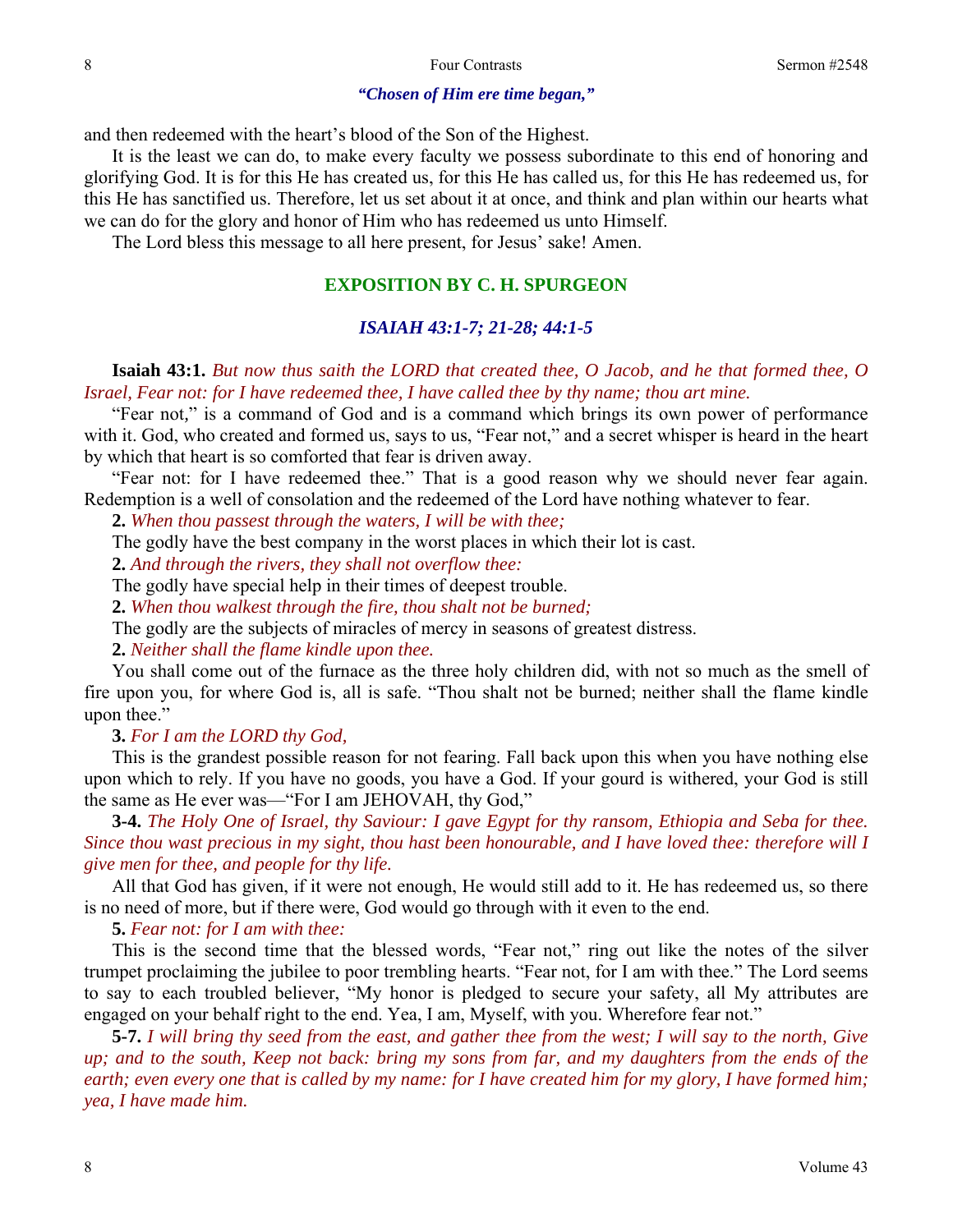Whatever happens, God will be with His church. His own chosen people shall all be gathered in. There shall be no frustration of the divine purpose. From east or west, north or south, all His sons and daughters shall come unto Him, even every one that is called by His name.

**7.** *For I have created him for my glory, I have formed him; yea, I have made him.* 

And God will be glorified in His people, the object of their creation is the glory of their God, and that end shall, somehow or other, be answered in the Lord's good time.

Now I want you to notice the other side of the question. God says, in the twenty-first verse,—

**21.** *This people have I formed for myself; they shall shew forth my praise. But—* 

A sorrowful "but" and the strain sinks from a triumphant shout to a doleful lamentation. "But"—

**22.** *Thou hast not called upon me, O Jacob; but thou hast been weary of me, O Israel.* 

How sad it is that those who have been loved so much should make such a shameful return for it all! **23.** *Thou hast not brought me the small cattle of thy burnt offerings;* 

No kids of the goats, or lambs from the fold,

**23.** *Neither hast thou honoured me with thy sacrifices. I have not caused thee to serve with an offering, nor wearied thee with incense.* 

"I have not been a cruel taskmaster, or tyrant, demanding of you more than you could give."

**24.** *Thou hast bought me no sweet cane with money,* 

"No calamus has sent forth its perfume from My altar,"

**24.** *Neither hast thou filled me with the fat of thy sacrifices: but thou hast made me to serve with thy sins, thou hast wearied me with thine iniquities.* 

These are the people whom God had loved so long and so well, those upon whom He had set His unchanging affection. Yet they acted shamefully. What will follow upon such conduct as this? Their swift destruction? No. Listen to the Lord's gracious message,

**25.** *I, even I, am he that blotteth out thy transgressions for mine own sake, and will not remember thy sins.* 

Here is a great wave of mercy washing away everything that could bear witness against the people of God.

**26-28.** *Put me in remembrance: let us plead together: declare thou, that thou mayest be justified. Thy first father hath sinned, and thy teachers have transgressed against me. Therefore I have profaned the princes of the sanctuary, and have given Jacob to the curse, and Israel to reproaches.* 

**Isaiah 44:1-5.** *Yet now hear, O Jacob my servant; and Israel, whom I have chosen: thus saith the LORD that made thee, and formed thee from the womb, which will help thee; Fear not, O Jacob, my servant; and thou, Jesurun, whom I have chosen. For I will pour water upon him that is thirsty, and floods upon the dry ground: I will pour my spirit upon thy seed, and my blessing upon thine offspring: And they shall spring up as among the grass, as willows by the water courses. One shall say, I am the LORD'S; and another shall call himself by the name of Jacob; and another shall subscribe with his hand unto the LORD, and surname himself by the name of Israel.* 

There are different ways of making the same profession of attachment to the Lord. All do not acknowledge in the same way their faith in God, but it is a great blessing when our offspring do acknowledge it. Let us end our reading with that sweet blessing upon our children—"I will pour my spirit upon thy seed, and my blessing upon thine offspring."

May it come to pass in all our families, for our Lord Jesus Christ's sake! Amen.

### **HYMNS FROM OUR OWN HYMN BOOK"—732, 742, 640**